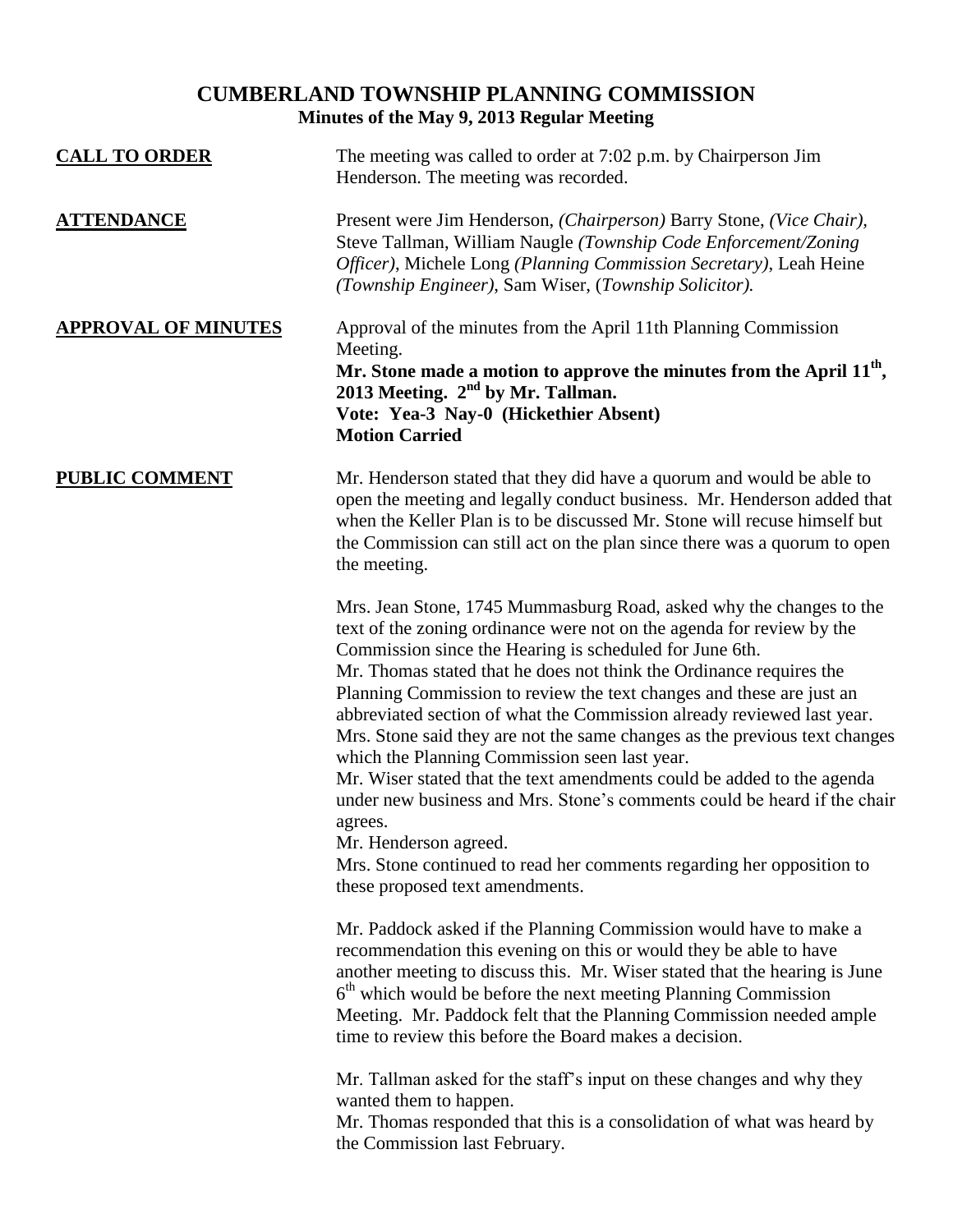Mr. Henderson stated that this item would be further discussed later under New Business.

### **ACTIVE BUSINESS Keller Poultry Barns**

Construction of two poultry barns, two roofed waste storage areas, a packing room, a gravel/paved access drive and a bio-retention basin on a 50 acre lot in the A/R zoning district located on Mummasburg Road.

Mr. Stone recused himself from the table.

Ms. Leah Heine, Township Engineer, reviewed the comments. Ms. Heine stated they needed a signed and sealed landscape plan.

Mr. Keener responded a signed and sealed copy was dropped off at the Township Building.

Leah added that they need to make sure that the signed copy be submitted with any future submissions.

Ms. Heine also stated they would need a waiver for a preliminary plan submission and she was in agreement with that request.

# **Mr. Tallman recommended that the waiver for the preliminary plan be granted. 2nd by Mr. Henderson. Vote: Yea-2 Nay-0 (Hickethier Absent) (Stone Recused) Motion Carried**

Mr. Keener stated that the Penn Dot Highway Occupancy Permit (HOP) has been submitted to the county and the district office. Mr. Keener added that he has a meeting scheduled to discuss the application with district personnel and the traffic engineer.

Mr. Wiser asked if the plan had a note stating a HOP is required. Ms. Heine stated that it is note 13 on the plan.

Mr. Keener did not have any objection to adding a note stating no wastewater will be generated on site. Mr. Henderson asked how there was not going to be any wastewater generated. Mr. Keller responded that there will not be any sinks in the barn. Mr. Tallman asked how the barns would be cleaned. Mr. Keller stated the barns are dry cleaned due to bacteria if water is used. Mr. Keller added that they will be cleaned with a simple leaf blower. Mr. Tallman questioned the pollutants that would be generated from blowing these items into the air and stated this was a huge concern of his for the community. Mr. Keller added that this would be a question for Dr. Martin.

Ms. Heine stated that she did get answers to the Water Feasibility Study questions which she had originally placed on the comment sheet. After speaking to the water geo-scientists she feels these comments are answered and this does now meet the requirements.

Mr. Wiser stated that if there is typical financial security a developers agreement would not be needed but if it is non-typical such as cash or CD then a developers agreement would be required.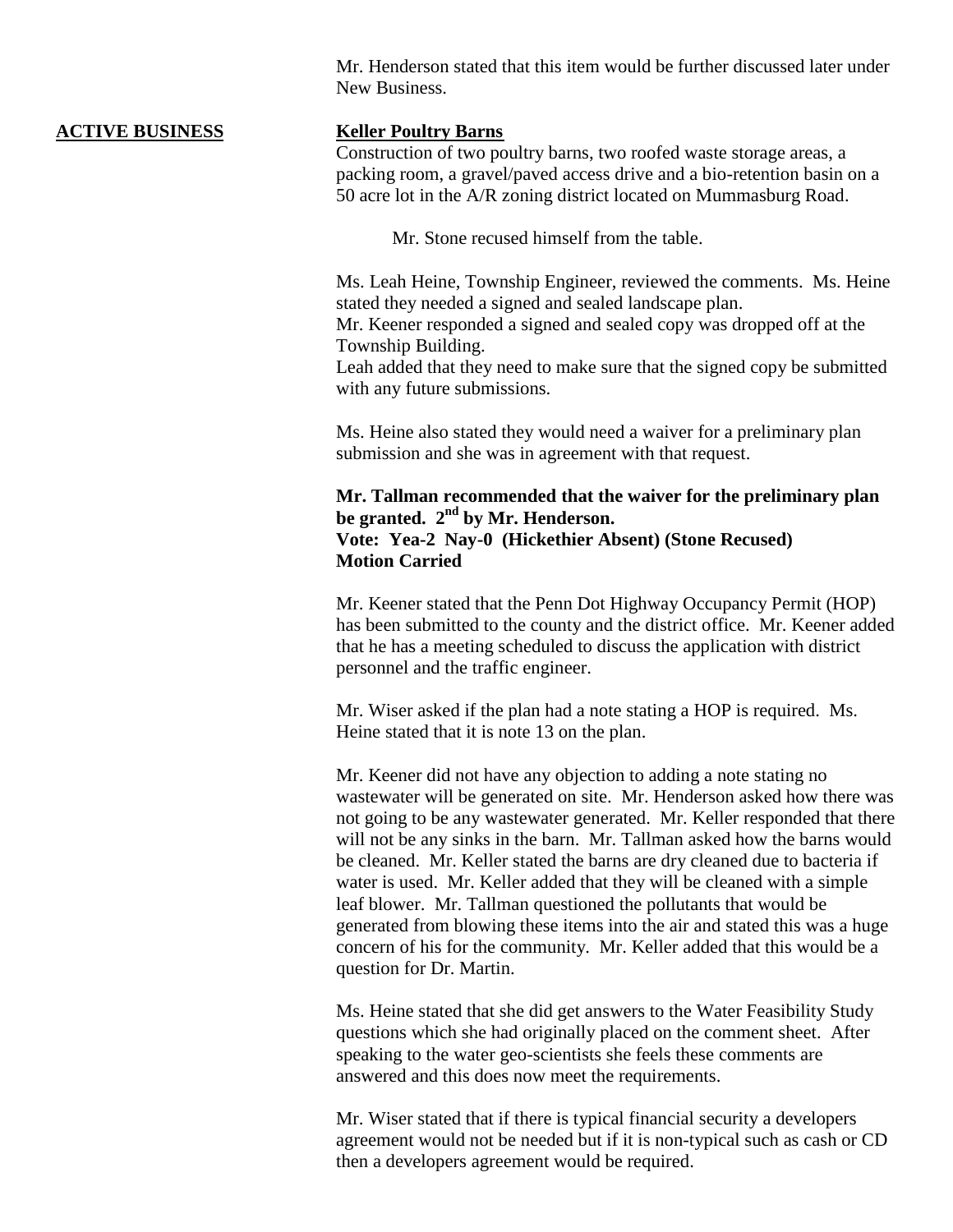Mr. Tallman asked what capacity the people from Hillendale had. Mr. Keller stated they are the go to guys when there are agricultural problems.

Mr. Henderson questioned the cleaning and what pollutants are being put into the air. Mr. Henderson asked if Mr. Martin could be available at the next Planning Commission Meeting.

Mr. Keller said he could call and check with Dr. Martin and let them know.

Mr. Wiser asked what clarification the Commission was looking for in relation to the Cumberland Township Subdivision and Land Development Plan (SALDO). Mr. Wiser cautioned the Commission that they are not rehashing the conditional use hearing and sticking to the review of the plan in relation to the SALDO.

Mr. Tallman stated that the plan should be tabled due to items 6&8 on the KPI comments. Mr. Wiser stated that the note on the plan stating the HOP will be required will satisfy the planning commission comments.

Mr. Henderson reviewed the KPI comments for completeness.

Mr. Henderson summarized that the items to be still addressed from the KPI comments are 3,4,5,8,10 & 12B.

# **Mr. Tallman made a motion to recommend approval to the Supervisors based on the completion of actions based on KPI comments that have not been addressed, 3,4,5,8,10,& 12B.**

Mrs. Stone asked a question regarding the HOP and if the plan has to be revised will the plan need to come back to the Commission?

Mr. Wiser stated that if the plan would be revised it will come back to the Planning Commission and the Board of Supervisors.

# **2 nd by Mr. Henderson Vote: Yea-2 Nay-0 (Hickethier Absent)(Stone Recused) Motion Carried**

Mr. Thomas suggested that the question regarding the dry cleaning and pollutants in the air was going to be answered that Mr. Keller contact Dr. Martin and provide that information.

Mr. Keller stated that he would give Dr. Martin a call. Mr. Keener added he would get a written response to the Planning Commission and the Board before the Board meets.

Mr. Stone returned to the Commission table.

# **NEW BUSINESS James H. Delaney, Jr./Oak Lawn Memorial Gardens Zoning Map Change**

Request for a zoning map change located at the junction of Kinsey Drive and U.S. Route 30.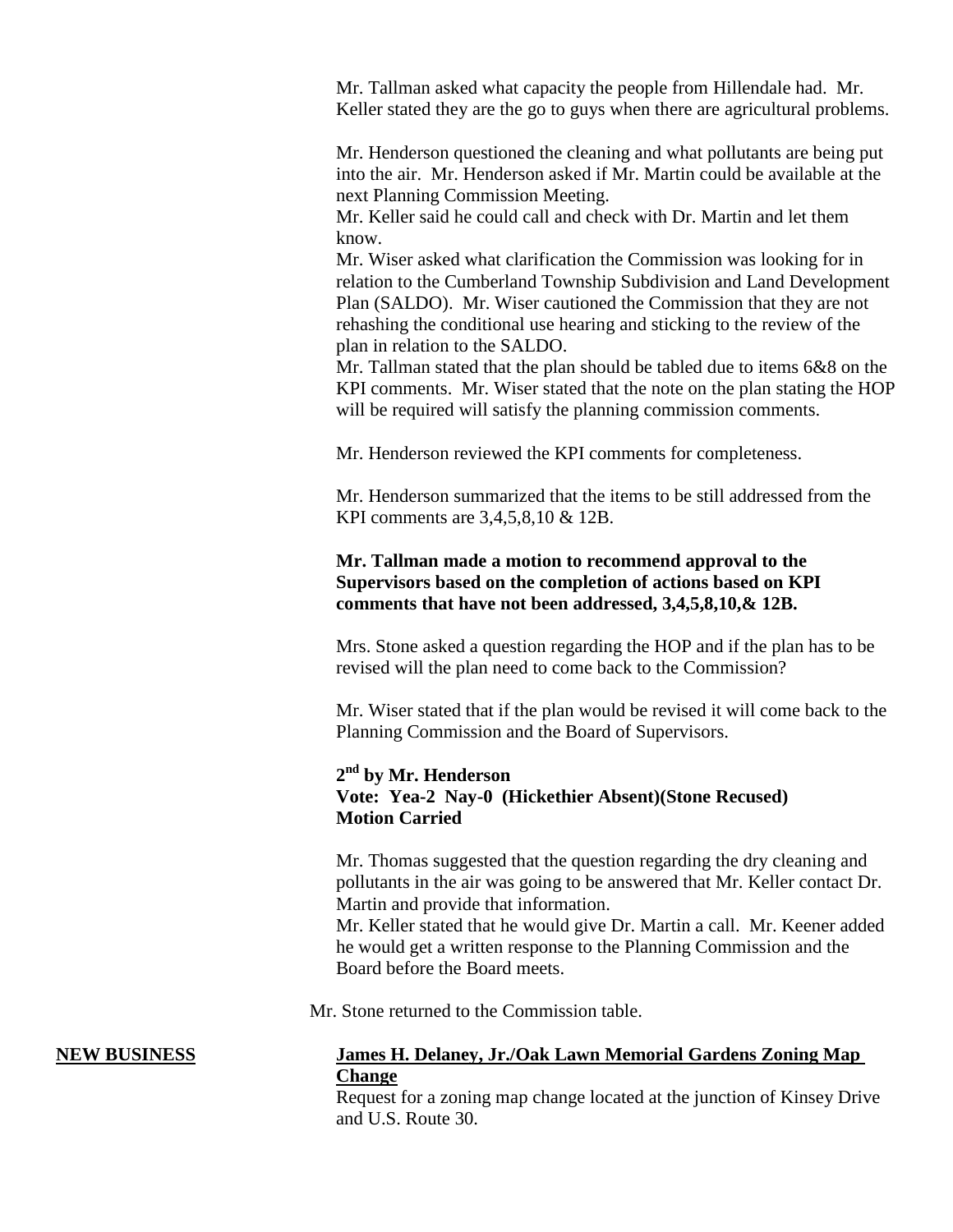Mr. Wiser reviewed Mr. Delaney's rezoning request.

Mr. Tallman asked if there was a certain amount of land that needed to be provided for the Institutional (INS) zone.

Mr. Naugle explained the zoning reasons for this request. At the current time the piece of property is of no use to Mr. Delaney.

Mr. Tallman asked if this had anything to do with the comprehensive plan review that was currently going on.

Mr. Thomas stated that there are a lot of inconsistencies with zoning throughout the Township that the staff hopes to work on those.

Mr. Thomas also pointed out the comments from Adams County and that they based their comments on the comprehensive plan from fourteen years ago. The staff is trying to look in the future and the highest and best use for today and tomorrow not 14 years ago. This is not for just this property but any property within the Township.

**Mr. Tallman made a motion to recommend approval to the Board of Supervisors.**

**2 nd by Mr. Stone . Vote: Yea-3 Nay-0 (Hickethier Absent) Motion Carried**

### **NEW BUSINESS Rupa Engineer Zoning Map Change**

Request for a zoning map change located southwest of the existing Oak Lawn Memorial Gardens Cemetery and Lincoln Estates Mobile Home Park. In the vicinity of Kinsey Drive and U.S. Route 30.

Mr. Wiser stated that Mr. Naugle would handle this case since he could not speak to this item due to conflict of interest based on other work that this applicant has done with Mr. Wiser's office. Mr. Wiser added that he would ask the Board of Supervisor's if they would waive any conflict of interest issues but he could not speak on the item until that time.

Mr. Bob Sharrah, representing the applicant, explained the reason for their zoning map request.

Mr. Thomas mentioned the comments from Adams County Planning based on the Comprehensive Plan from fourteen years ago. Mr. Thomas noted that this particular area has changed a great deal with the availability of public utilities; water and sewer are now available.

Mr. Tallman asked about the airport in relation to this proposed change. Mr. Sharrah stated that any development that would happen would have to obey the FAA rules and regulations due to the airport overlay section.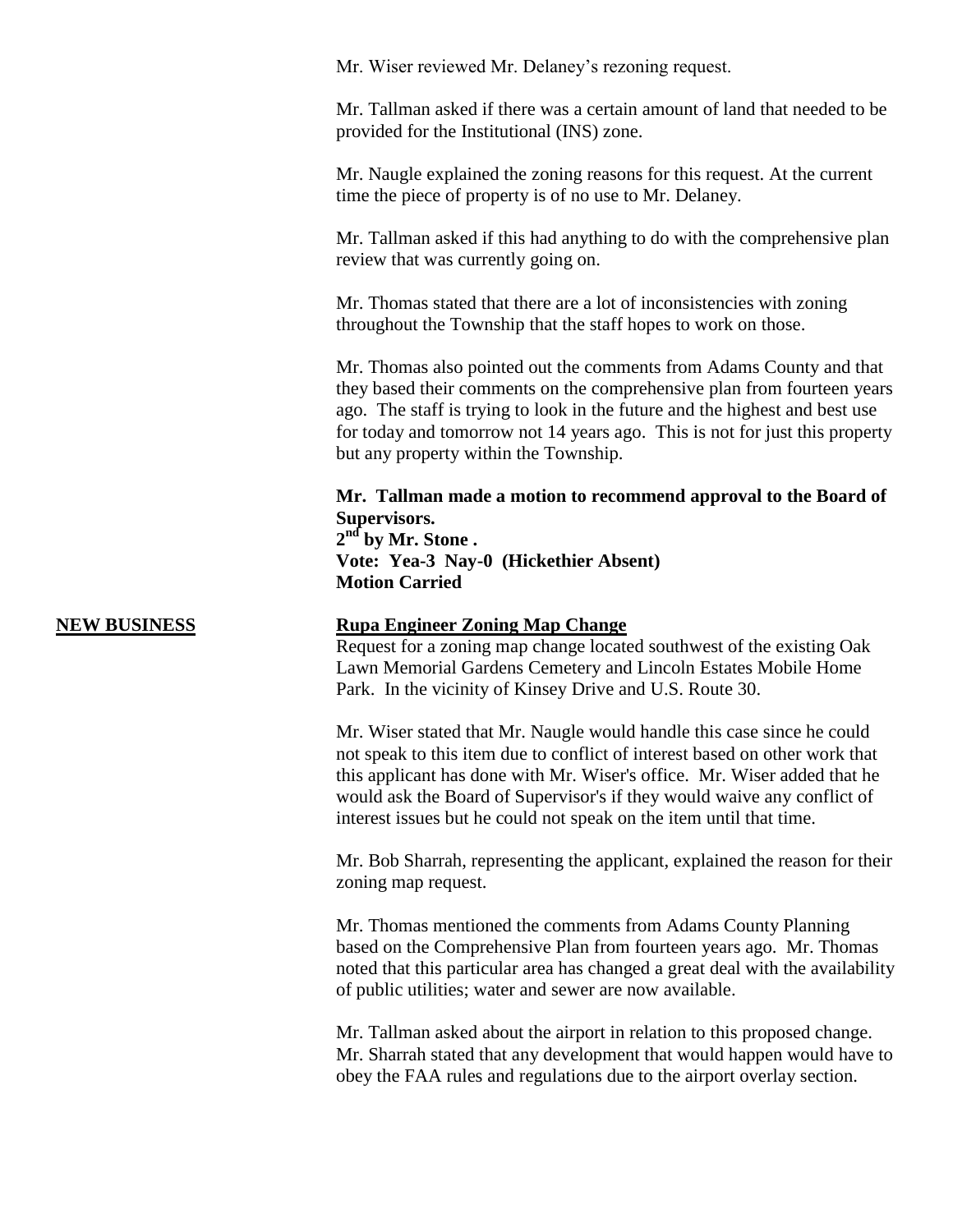**Mr. Stone made a motion to recommend approval to the Board of Supervisors 2 nd by Mr. Tallman. Vote: Yea-3 Nay-0 (Hickethier Absent) Motion Carried**

## **NEW BUSINESS William H. Scott Subdivision**

Subdivision plan proposing to subdivide the existing 31.4 acre lot into two lots, located on Herrs Ridge Road.

Ms. Heine, Township Engineer, reviewed the plan along with Mr. Sharrah, the applicant's representative.

Ms. Heine added there is a zoning issue which Mr. Sharrah will elaborate on.

Mr. Sharrah's interpretation in the zoning ordinance Section 403 states that lot width has to be 200 ft. at the right of way line and then it goes on to say it has to be 200 ft. at the building setback line. The definition of lot width states that lot width is measured at the required or proposed building set back line. Mr. Sharrah continued to state his issue is, that the proposed set back line on his plan far exceeds 200 ft. Mr. Sharrah added that he feels the ordinance has a conflict within itself and he wants to suggest that it is interpreted in favor of the applicant.

Mr. Wiser stated the ordinance has 2 requirements at Section 403. Mr. Wiser added that Mr. Sharrah is right with the definition of minimum lot width at the building set back line, the definition of lot width says the horizontal distance measured between the side lot lines at the required or proposed building set back line. Section 403 also says that minimum lot width at the right of way line is 200 ft and the right of way line for this purpose would be the street right of way. Mr. Wiser continued with the purpose and intent of this requirement was to prevent or prohibit future panhandle lots which are generally disfavored in planning concepts. Mr. Wiser added that while there may be a distance measured from between the side lot and the proposed set back line the set back line has to be located from a right of way line.

Mr. Sharrah feels that Mr. Wiser's opinion is open to interpretation due to the Ordinance definition stating 'required OR proposed' not just required.

Mr. Sharrah then showed the Commission what was preexisting on the plan and what they want now.

Mr. Sharrah asked if he should request an interpretation from the zoning officer in order to move forward.

Mr. Wiser stated there are three options available, 1) a variance request, 2) a determination from the Zoning Officer, and 3) then based on that determination he could either go with that determination or appeal that determination to the Zoning Hearing Board.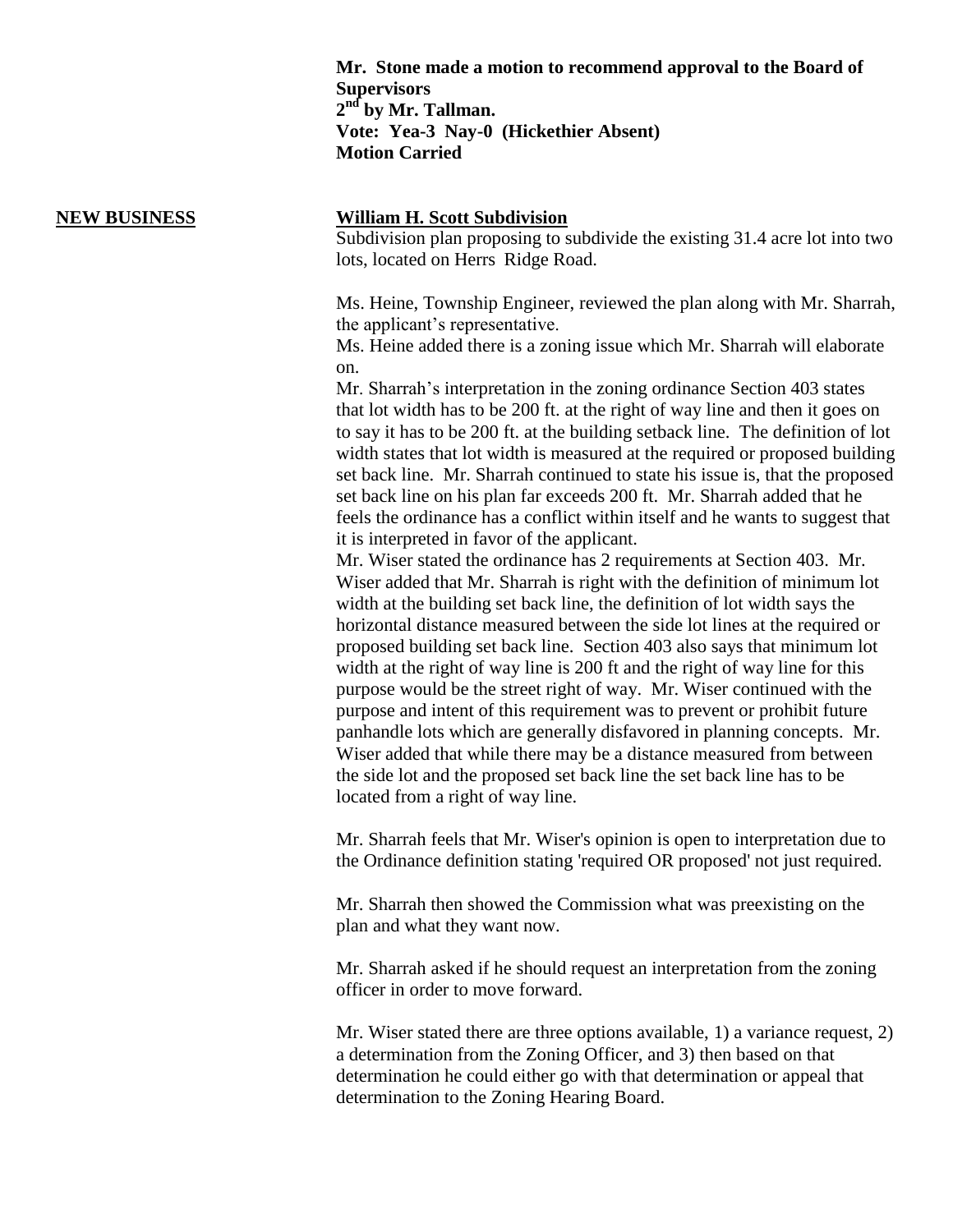Mr. Sharrah asked if it could be added to the zoning text amendments currently being proposed. He feels there is a lot of language misinterpretations in the ordinance that needs cleaned up.

Mr. Naugle added that from a zoning stand point based on the language in the ordinance he feels it would also be nice to have it cleaned up.

Mr. Stone stated that most municipalities frown on flag lots and he thinks that maybe the language should be cleaned up on flag lots.

Mr. Paddock mentioned that from his experience that panhandle lots are useful in preserving important parts of property and getting development. He suggests that they do not just wipe out panhandle lots.

Mr. Henderson asked Mr. Sharrah if he would want to bring this back after the comprehensive plan is completed. Mr. Sharrah said he would not due to the extended length of time that it will take to complete the update. Mr. Sharrah also stated he did not feel the zoning hearing board would approve this case due to it being a self-created hardship.

**Mr. Tallman made a motion to table the plan for an opportunity to review this with the Zoning Officer. 2 nd by Mr. Stone. Vote: Yea-3 Nay-0 (Hickethier Absent) Motion Carried**

### **NEW BUSINESS Misty Ridge Recreational Lot**

Subdivision of a 1.225 acre lot with a 40'x60' pavilion to be constructed.

Ms. Heine, Township Engineer, explained the plan to the Commission. Mr. Pete Martin and Mr. Sharrah, the applicants, discussed the plan with the Commission and Ms. Heine.

The Commission and the applicant's discussed Palace Drive and any agreements they may have with the road being extended through and having a recorded right of way.

Ms. Heine stated it was the Townships understanding that at the time of the Misty Ridge plan approval Palace Drive was to be an actual recorded right of way and that there was an agreement or was to be an agreement. Ms. Heine stated that this is something that needs clarified.

Mr. Wiser reviewed the final recorded plan

Leah stated there are two main issues 1) that they need any and all agreements for the future of Palace Drive and 2) with the park n rec fees being returned would this be considered a public township park in which would change the parking requirements.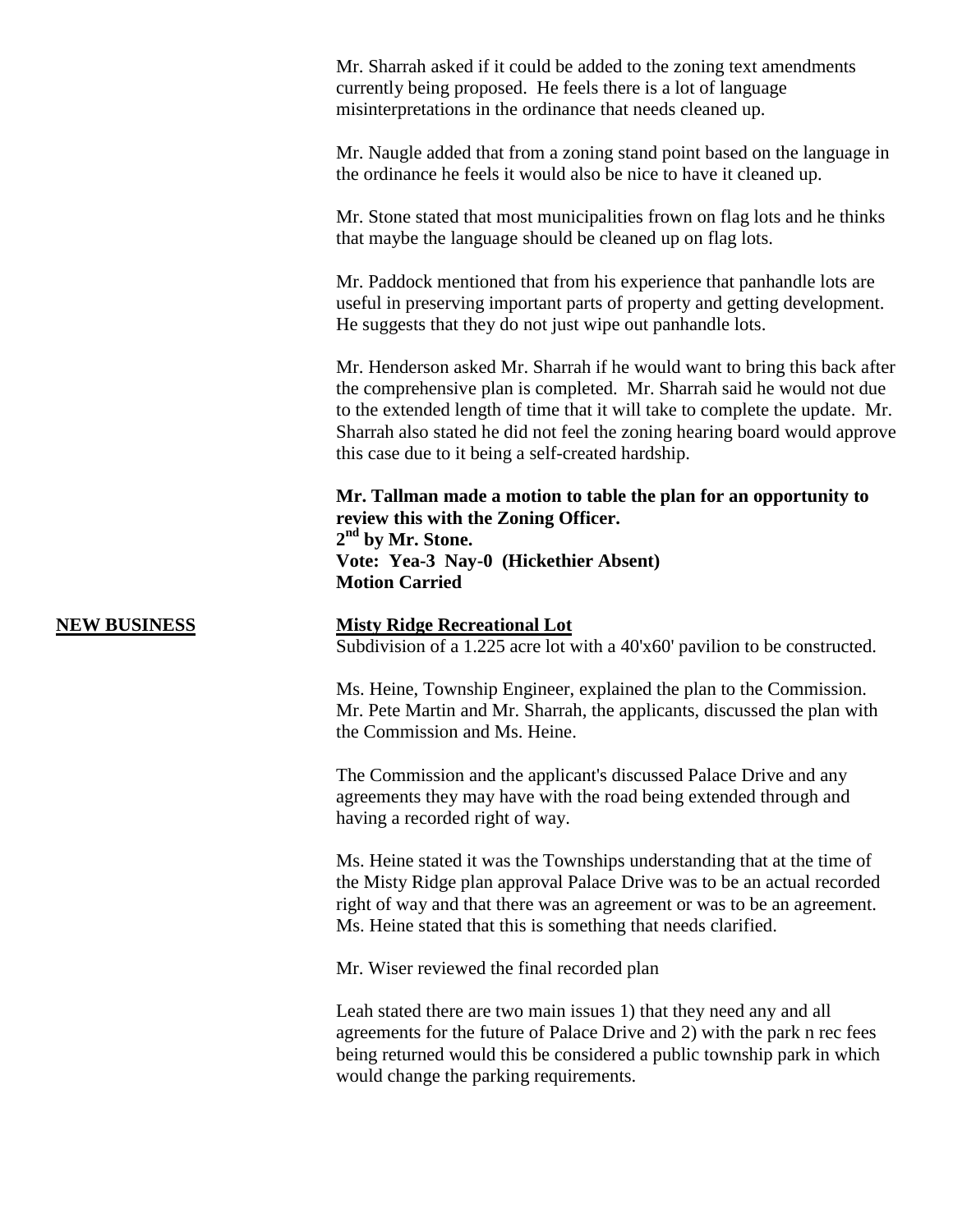Mr. Thomas stated that the Township has been wondering about the agreements for Palace Drive for a while and is now asking for something in writing.

Mr. Wiser asked for the written easement that was recorded with Adams Electric at Palace Drive.

Mr. Sharrah questioned the Township as to what they wanted them to do if they find no agreement.

Mr. Thomas added then what they have to deal with is what was recorded on the plan and is in front of you.

Mr. Wiser read the Board of Supervisor's approval of the original Misty Ridge plan from Oct 28 2008.

**Mr. Stone made a motion to table this plan for further review 2 nd by Mr. Tallman . Vote: Yea-3 Nay-0 (Hickethier Absent) Motion Carried**

### **NEW BUSINESS Proposed Zoning Text Amendments by the Township.**

Mr. Wiser, Mr. Naugle and Mr. Thomas reviewed and explained the proposed Amendments with the Commission.

The Commission had open dialogue with the audience regarding the proposed amendments.

Mrs. Jean Stone, 1745 Mummasburg Road, feels people need written notice and the opportunity to be heard in regards to any amendment or hearing. She also does not feel any item should be done by resolution but all items should be in the ordinance.

Mr. Stone asked why the Township couldn't keep what was currently in the ordinance and just tweaked a little bit.

Mr. Thomas felt that this is stronger than what we have now.

Mr. Paddock stated the Planning Commission needs to consider their recommendation to the board and there are some significant issues. Mr. Paddock added that the Commission needs to realize that no one reads public notices.

**Mr. Stone made a recommendation that Section 2, the notice provision, be modified to include written notice of any hearing be sent by first class mail to all property owners within an area within 500 feet of the affected property. 2 nd by Mr. Tallman Vote: Yea-3 Nay-0 (Hickethier Absent) Motion Carried**

**Mr. Stone made a motion to recommend Section 27-2001 (4) should remain in the ordinance, opportunity to be heard at a public hearing. 2 nd by Mr. Tallman Vote: Yea-1 Nay-2 (Henderson and Tallman) (Hickethier Absent)**